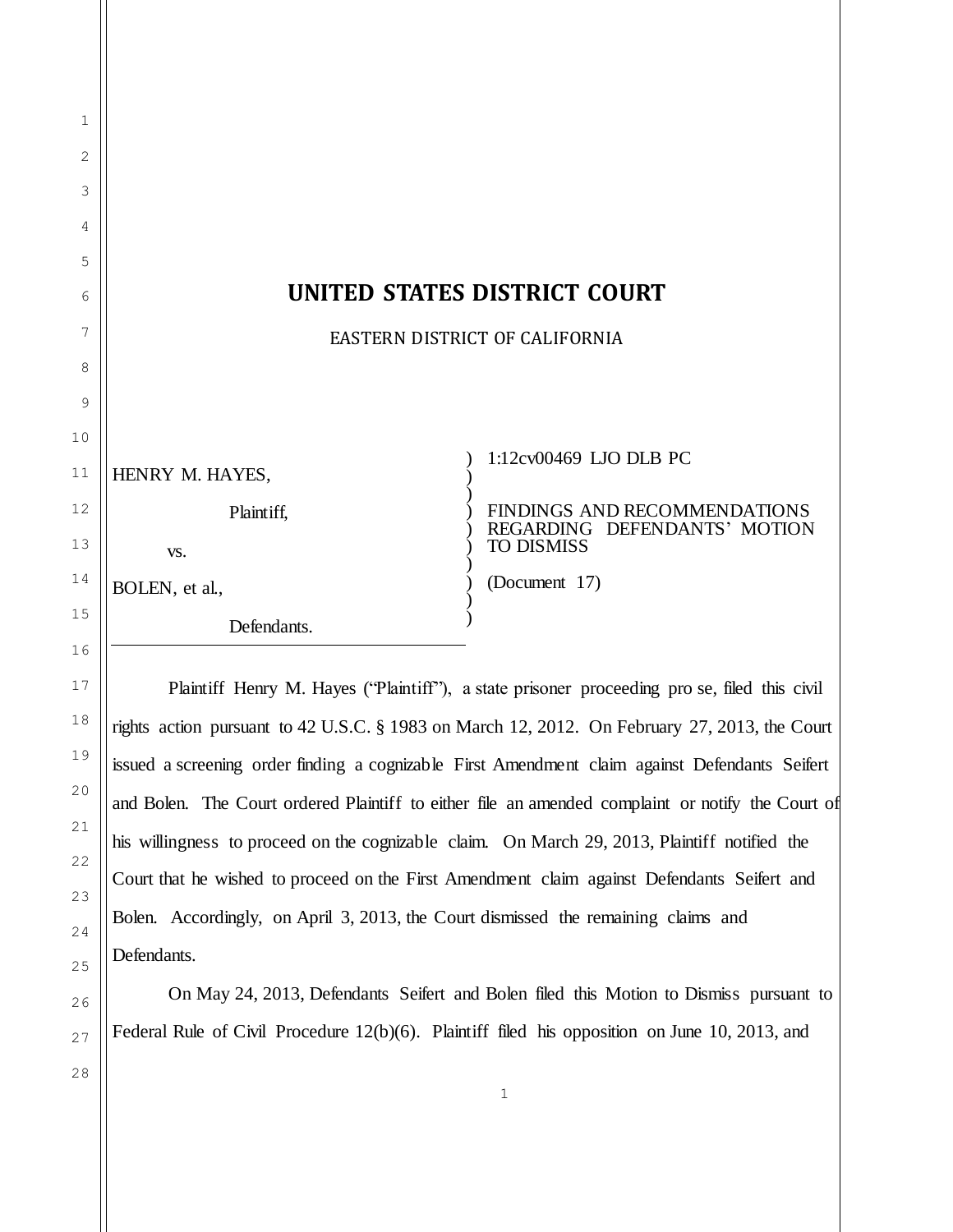Defendants filed their reply on June 24, 2013. The motion is deemed submitted pursuant to Local Rule 230(l).

## **I. LEGAL STANDARD**

To survive a motion to dismiss, a complaint must contain sufficient factual matter, accepted as true, to state a claim that is plausible on its face. Ashcroft v. Iqbal, 556 U.S. 662, 678, 129 S.Ct. 1937 (2009) (citing Bell Atlantic Corp. v. Twombly, 550 U.S. 544, 555, 127 S.Ct. 1955 (2007)) (quotation marks omitted); Conservation Force v. Salazar, 646 F.3d 1240, 1241-42 (9th Cir. 2011); Moss v. U.S. Secret Service, 572 F.3d 962, 969 (9th Cir. 2009). The Court must accept the well-pleaded factual allegations as true and draw all reasonable inferences in favor of the non-moving party. Daniels-Hall v. National Educ. Ass'n, 629 F.3d 992, 998 (9th Cir. 2010); Sanders v. Brown, 504 F.3d 903, 910 (9th Cir. 2007); Huynh v. Chase Manhattan Bank, 465 F.3d 992, 996-97 (9th Cir. 2006); Morales v. City of Los Angeles, 214 F.3d 1151, 1153 (9th Cir. 2000). Further, although the pleading standard is now higher, the Ninth Circuit has continued to emphasize that prisoners proceeding pro se in civil rights actions are still entitled to have their pleadings liberally construed and to have any doubt resolved in their favor. Wilhelm v. Rotman, 680 F.3d 1113, 1121 (9th Cir. May 25, 2012); Watison v. Carter, 668 F.3d 1108, 1112 (9th Cir. 2012); Hebbe v. Pliler, 627 F.3d 338, 342 (9th Cir. 2010) (citations omitted).

19

1

2

3

4

5

6

7

8

9

10

11

12

13

14

15

16

17

18

## **II. ALLEGATIONS IN PLAINTIFF'S COMPLAINT**

As noted above, the Court has already screened this action and found a cognizable claim against Defendants Bolen and Seifert. Accordingly, as all other claims and Defendants have been dismissed, the Court will summarize only the relevant allegations.

Plaintiff is currently incarcerated at California State Prison, Lancaster. The events occurred while Plaintiff was incarcerated at California State Prison, Corcoran.

Plaintiff alleges that on August 23, 2011, Defendant Bolen sent him a Notification of Disapproval, informing him that an incoming package was seized pursuant to California Code of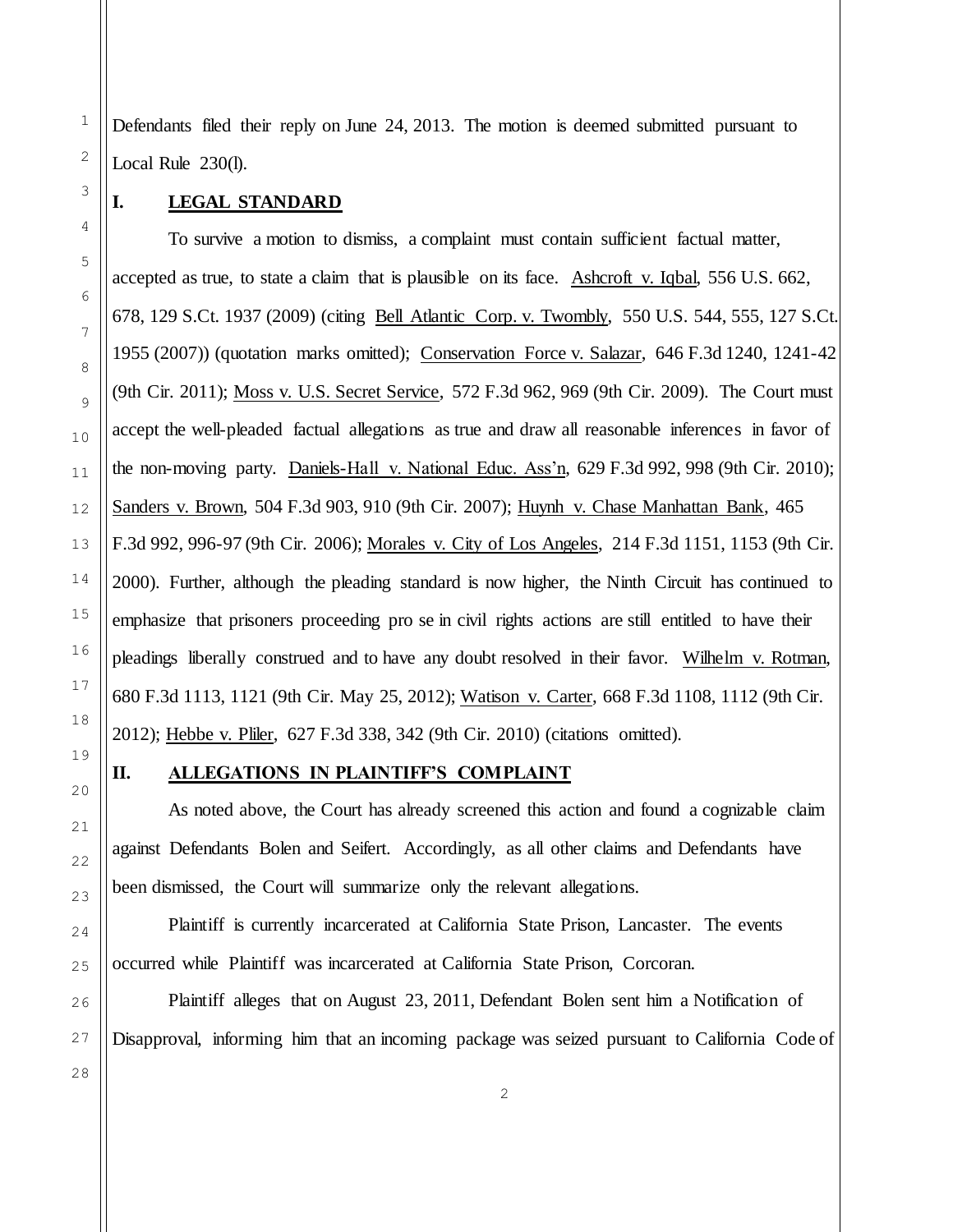1

2

Regulations Title 15, section  $3134(a)(11)$  because it exceeded 16 ounces. Plaintiff contends that Defendant Seifert gave the authority to disallow the package. Plaintiff's package was a total of

Plaintiff proceeded through the inmate appeal process, contending that section  $3134(a)(11)$  "has no relation to a restriction on the weight of an incoming mail/package item." Compl. 3. Plaintiff argued that subdivision  $(11)$  is "restrictive only to a mail/package that has more than Forty postage stamps, or a Photo album enclosed within it." Compl. 3. Plaintiff believed that the mailroom was reading the regulation too broadly, contending that it "gives direction for how many stamps are needed to satisfy an outgoing first-class letter sent out by an inmate….The items for enclosure can weight [sic] more than 16 ounces." Compl. 3. Alternatively, Plaintiff argued that pursuant to section 3136, disapproval of inmate mail is based only on criteria established in section 3006 (Contraband) and section 3135 (Disturbing or Offensive Correspondence).

During his appeal, Plaintiff also argued that the prohibition of incoming general mail based on a weight limit is unlawful censorship. Plaintiff's appeal was denied at all levels. At the Third Level of Review, the Appeals Examiner explained that Plaintiff was unacquainted with institutional security needs, and his claim that there were no potential risks/complications with inmates receiving unrestricted weight in mail was misguided.

## **III. DISCUSSION**

The Court screened this complaint in a reasoned decision dated February 27, 2013. In bringing this motion, Defendants wholly fail to acknowledge the Court's prior finding, a finding that was premised upon the same legal standards as this 12(b)(6) motion. 28 U.S.C. § 1915A; Watison v. Carter, 668 F.3d 1108, 1112 (9th Cir. 2012).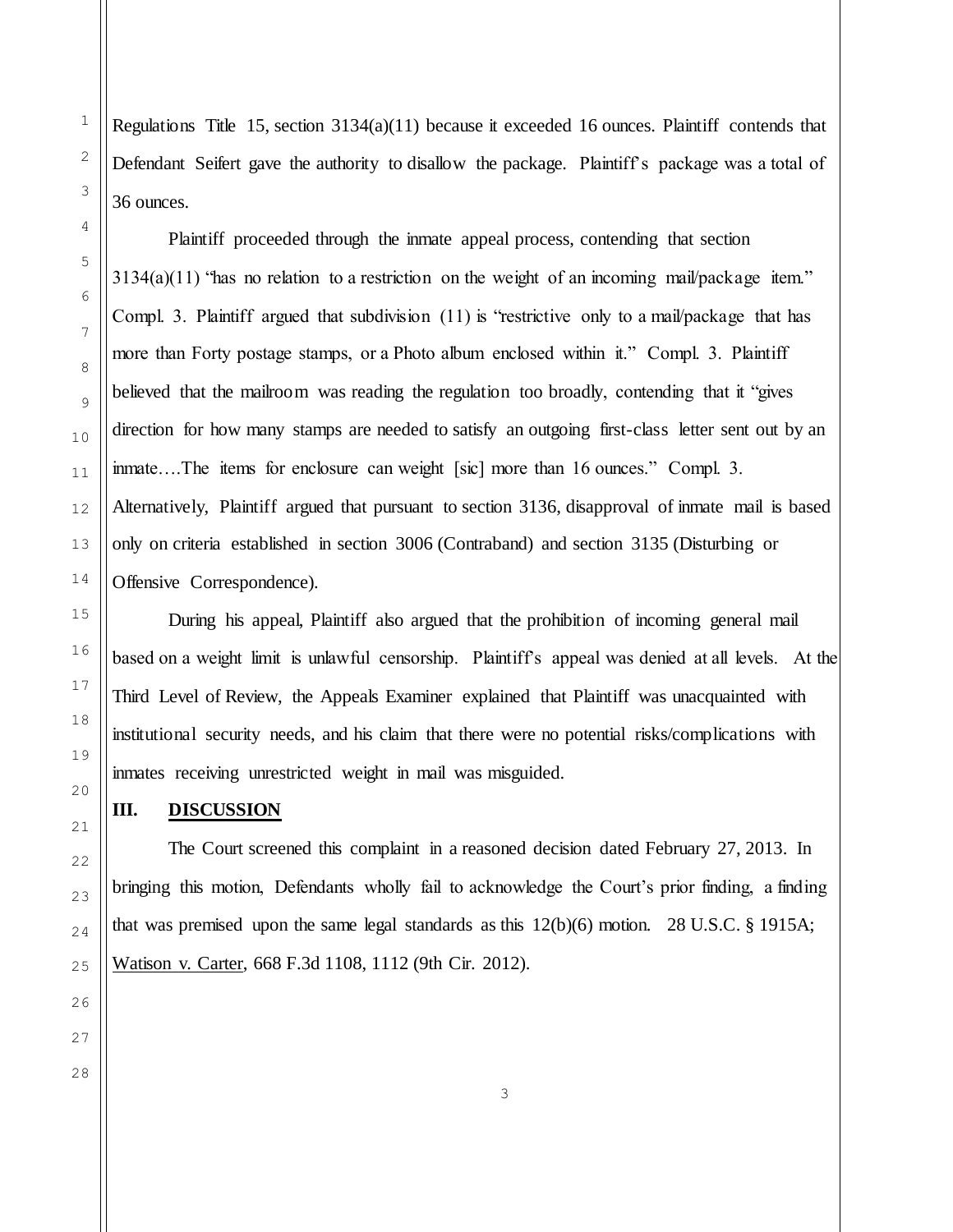A screening order may not ignored or disregarded. Ingle v. Circuit City, 408 F.3d 592, 594 (9th Cir. 2005). To the contrary, the existence of a screening order which utilized the same legal standard upon which a subsequent motion to dismiss relies necessarily implicates the law of the case doctrine. As a result, the moving party is expected to articulate the grounds for the 12(b)(6) motion in light of a screening order finding the complaint stated a claim. Ingle, 408 F.3d at 594; Thomas v. Hickman, 2008 WL 2233566, \*2-3 (E.D. Cal. 2008).

In this regard, this Court recently explained:

If the defendants in a case which has been screened believe there is a good faith basis for revisiting a prior determination made in a screening order, they must identify the basis for their motion, be it error, an intervening change in the law, or some other recognized exception to the law of the case doctrine. Ingle, 408 F.3d at 594 ("A district court abuses its discretion in applying the law of the case doctrine only if (1) the first decision was clearly erroneous; (2) an intervening change in the law occurred; (3) the evidence on remand was substantially different; (4) other changed circumstances exist; or (5) a manifest injustice would otherwise result."). The duty of good faith and candor requires as much, and frivolous motions which serve only to unnecessarily multiply the proceedings may subject the moving parties to sanctions. Pacific Harbor Capital, Inc. v. Carnival Air Lines, Inc., 210 F.3d 1112, 1119 (9th Cir. 2000). Parties are not entitled to a gratuitous second bite at the apple at the expense of judicial resources and in disregard of court orders. Ingle, 408 F.3d at 594 (The law of the case "doctrine has developed to maintain consistency and avoid reconsideration of matters once decided during the course of a single continuing lawsuit.") (internal quotation marks and citation omitted); Thomas, 2008 WL 2233566, at \*3 (for important policy reasons, the law of the case doctrine disallows parties from a second bite at the apple).

Chavez v. Yates, No. 1:09-cv-01080-AWI-SKO (PC) (E.D.Cal. Oct. 3, 2013) (ECF No. 41).

Here, rather than move forward with this action based upon the Court's findings in the screening order, Defendants now move to dismiss the complaint based on their reading of Section 3134(a)(11). Specifically, Defendants call Plaintiff's interpretation of the regulation "absurd" and set forth their logic for finding section  $3134(a)(11)$  applicable to incoming packages. Defendants further argue that Plaintiff fails to state a claim because CDCR's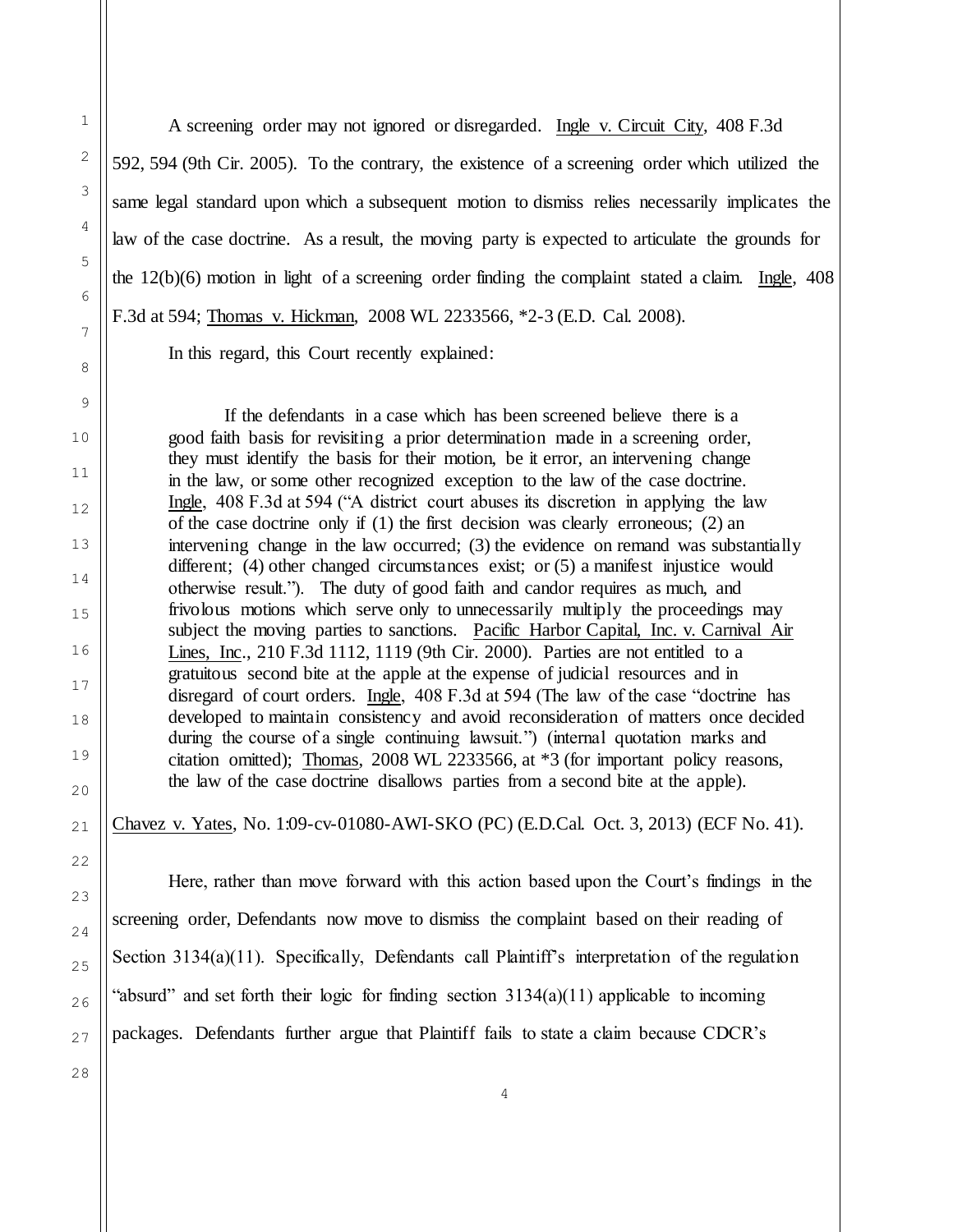interpretation of the regulation was not plainly erroneous or inconsistent, and/or because prison officials may regulate mail based on weight.

At this stage of the proceeding, Defendants' arguments are not persuasive and do not merit departure from the Court's findings in the February 27, 2013, screening order. While examining the text of the regulation does not necessarily turn this into a motion for summary judgment, it goes far beyond the threshold requirement for a pro se litigant. "[A] pleading challenge following a Section 1915A screening of a prisoner complaint rarely will be successful, especially in light of the requirement that pro se complaints be liberally construed." Treglia v. Kernan, 2013 WL 4427253, \* 2 (N.D. Cal. 2013); Hebbe v. Pliler, 627 F.3d 338, 342 (9th Cir.2010) (even after Supreme Court cases heightened the standards for pleading, the court's obligation remains, where the petitioner is pro se, particularly in civil rights cases, to construe the pleadings liberally and to afford the petitioner the benefit of any doubt) (citations omitted).

The Court also rejects Defendants' arguments related to qualified immunity. Again, at this early stage of litigation, the Court cannot undertake a proper analysis of qualified immunity given the limited set of factual allegations before it.

## **IV. FINDINGS AND RECOMMENDATIONS**

Based on the above, the Court HEREBY RECOMMENDS that Defendants' Motion to Dismiss for failure to state a claim, filed on May 24, 2013, be DENIED.

These Findings and Recommendations will be submitted to the United States District Judge assigned to the case, pursuant to the provisions of Title 28 U.S.C.  $\S$  636(b)(l). Within **thirty (30) days** after being served with these Findings and Recommendations, the parties may file written objections with the Court. The document should be captioned "Objections to Magistrate Judge's Findings and Recommendations." A party may file a reply to the objections within fourteen (14) days of service of the objections. The parties are advised that failure to file

1

2

3

4

5

6

7

8

9

10